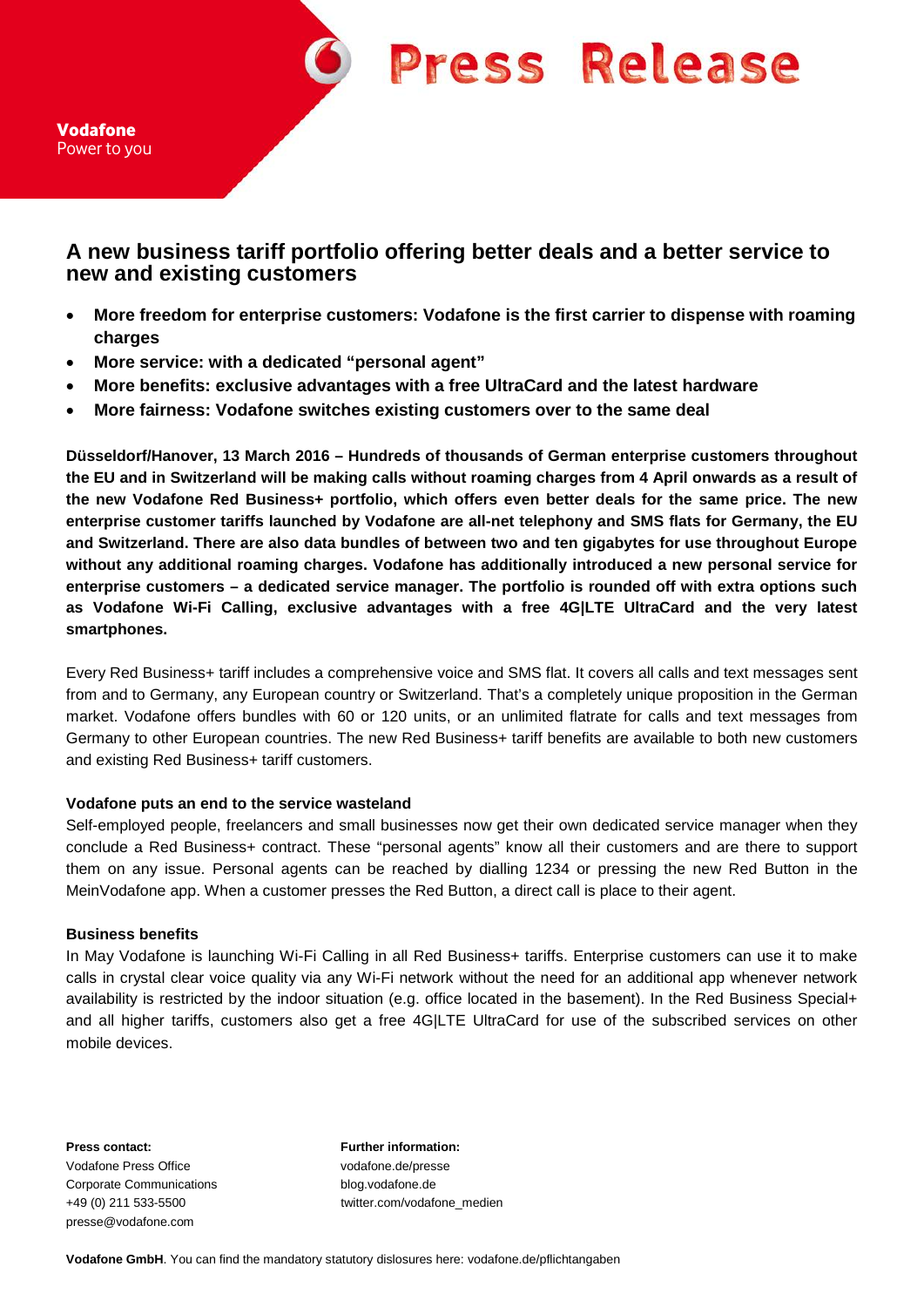

#### **High-speed internet around the globe**

Vodafone intends to extend its LTE network to another 2 million households by mid-2016, by when 90 percent of the German population will have super-fast LTE coverage. It provides an LTE service in around 90 countries around the world, so Vodafone's German enterprise customers can enjoy high-speed internet both within and outside Germany.

#### **The perfect tariff for every enterprise customer**

There are four tariffs in the portfolio – from Red Business S+ with a two gigabyte Europe-wide data flat for EUR 32.95 net per month to Red Business L Europe+ with a ten gigabyte data flat for EUR 79.95 net. Red Business+ customers also profit from a standard ten euro monthly charge for smartphones **–** even high-end ones.



The basic tariff, Red Business XS+, is being continued unchanged as Red Business Basic.

Vodafone Press Office vodafone.de/presse Corporate Communications blog.vodafone.de presse@vodafone.com

**Press contact: Further information:** +49 (0) 211 533-5500 twitter.com/vodafone\_medien

**Vodafone GmbH**. You can find the mandatory statutory dislosures here: vodafone.de/pflichtangaben